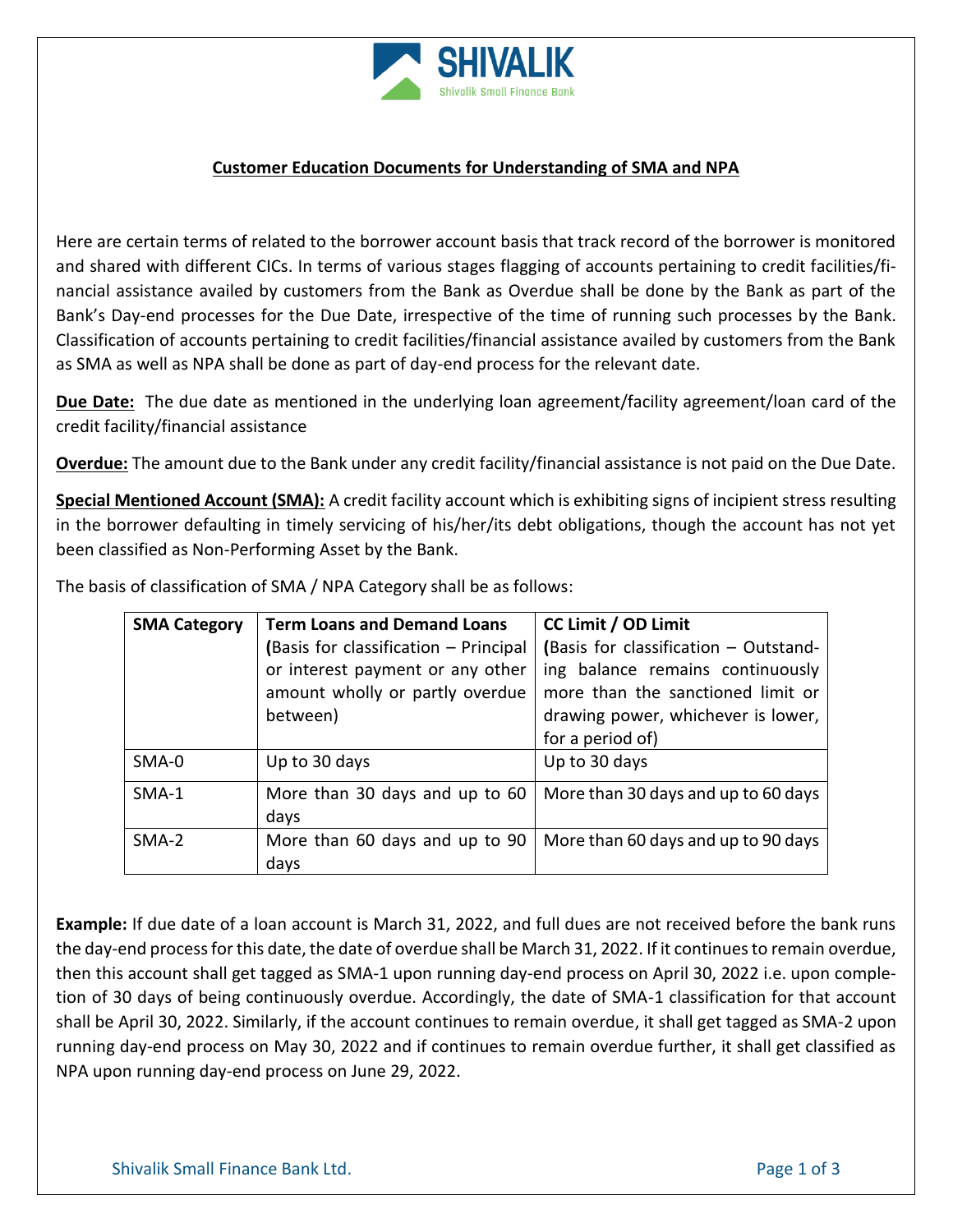In the above example Due Date is 31<sup>st</sup> March 2022.

Category Movements as per Example:

| SMA-0      | 31 <sup>st</sup> March 2022 to 29 <sup>th</sup> April 2022 i.e. up to 30 Days   |  |
|------------|---------------------------------------------------------------------------------|--|
| SMA-1      | 30 <sup>th</sup> April 2022 to 29 <sup>th</sup> May 2022 i.e. up to 60 Days     |  |
| $SMA-2$    | 30 <sup>th</sup> May 2022 to 28 <sup>th</sup> June 2022 i.e. up to 90days       |  |
| <b>NPA</b> | 29th June 2022 the case will be Categorized as NPA i.e. on 91 <sup>st</sup> Day |  |

**Standard Assets:** Standard Asset is one which does not disclose any problems, and which does not carry more than normal risk attached to the business. Although the accounts which are in SMA category will be treated as standard accounts only.

**Non-Performing Assets**: A non-performing asset (NPA) is a loan or an advance where;

- i. interest and/ or instalment of principal remains overdue for a period of more than 90 days in respect of a term loan,
- **ii.** the account remains 'out of order' in respect of an Overdraft/Cash Credit (OD/CC),
- **iii.** the bill remains overdue for a period of more than 90 days in the case of bills purchased and discounted, 6
- **iv.** the instalment of principal or interest thereon remains overdue for two crop seasons for short duration crops,
- **v.** the instalment of principal or interest thereon remains overdue for one crop season for long duration crops,
- **vi.** the amount of liquidity facility remains outstanding for more than 90 days, in respect of a securitisation transaction undertaken in terms of the Reserve Bank of India (Securitisation of Standard Assets) Directions, 2021.
- **vii.** in respect of derivative transactions, the overdue receivables representing positive mark-to-market value of a derivative contract, if these remain unpaid for a period of 90 days from the specified due date for payment

**Out of order:** A Cash credit / Overdraft (CC / OD) account would be considered as 'out of order' if

- i. the outstanding balance in the CC / OD account remains continuously more than the sanctioned limit / drawing power for 90 days, or
- ii. the outstanding balance in the CC / OD account is less than the sanctioned limit / drawing power but there are no credits continuously for 90 days, or the outstanding balance in the CC / OD account is less than the sanctioned limit / drawing power but credits are not enough to cover the interest debited during the previous 90 days period.